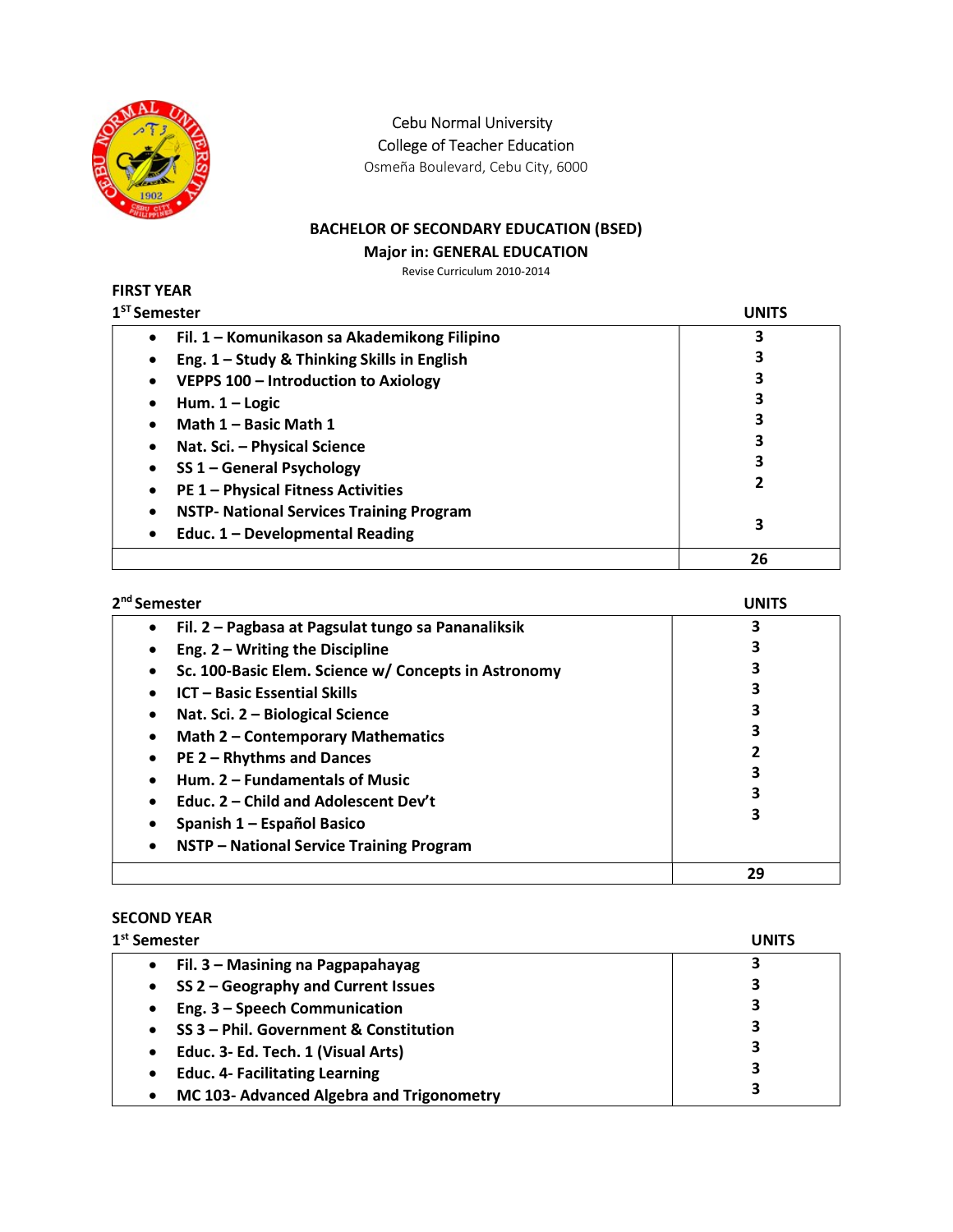| MC 104- Introduction to Number Theory   |    |
|-----------------------------------------|----|
| Spanish 2 – Español Intermedio          |    |
| PE 3 – Fundamentals of Games and Sports |    |
|                                         | 29 |

| 2 <sup>nd</sup> Semester                                          | UNIT |
|-------------------------------------------------------------------|------|
| Eng. 100 - Children's Literature                                  |      |
| Educ. $5 - Ed$ . Tech. $2 - (ICT)$<br>$\bullet$                   |      |
| Educ. 6 - Teaching Profession<br>$\bullet$                        |      |
| Educ. 7 - Principles of Teaching 1<br>$\bullet$                   |      |
| Educ. 8 - Developmental Reading 2<br>$\bullet$                    |      |
| EC. 101 - The Teaching of Communication Arts<br>٠                 |      |
| MC 105 - Plane and Solid Geometry<br>$\bullet$                    |      |
| MC 106 - The Teaching of Math w/ Emphasis on Problem Solving<br>٠ |      |
| <b>PE 4 - Recreational Activities</b>                             |      |
| MAPE 100 - Foundation of Music, Arts and PE<br>٠                  |      |
|                                                                   | 27   |

# THIRD YEAR

| $1ST$ Semester                                              | <b>UNITS</b> |
|-------------------------------------------------------------|--------------|
| <b>History 1- Philippine History</b><br>$\bullet$           | 3            |
| Lit. $1$ – Literature of the Philippines<br>$\bullet$       |              |
| Educ. 9 – Principles of Teaching 2<br>٠                     |              |
| <b>Educ. 10 Assessment of Student Learning</b><br>$\bullet$ |              |
| Educ. $11$ – Field Study 1<br>٠                             |              |
| Soc. Sci. 100 - The Teaching of MAKABAYAN<br>٠              |              |
| Soc. Sci. 101 - Philippine Geography<br>٠                   |              |
| EC 102 - Written Comm. For Teachers                         |              |
| FC 100 - Pagtuturo ng Filipino sa Elementarya               | 3            |
|                                                             | 27           |

| 2 <sup>nd</sup> Semester                                 |    |
|----------------------------------------------------------|----|
| SS 4- Economics with Agrarian Reform<br>$\bullet$        |    |
| Educ. 12 - Assessment of Student Learning 2<br>$\bullet$ |    |
| Educ. 13 - Field Study 2<br>٠                            |    |
| Educ. 14 - Curriculum Development<br>٠                   |    |
| Educ. 15 - Intro. to Research<br>$\bullet$               |    |
| MC 107 - Probability and Statistics<br>$\bullet$         | 3  |
| EC 103 - English for Accuracy and Fluency<br>$\bullet$   |    |
| FC 101 - Ang Panitikan ng Pilipinas<br>٠                 |    |
| SC. 101 - The Teaching of Science<br>٠                   | 3  |
|                                                          | 27 |

FOURTH YEAR